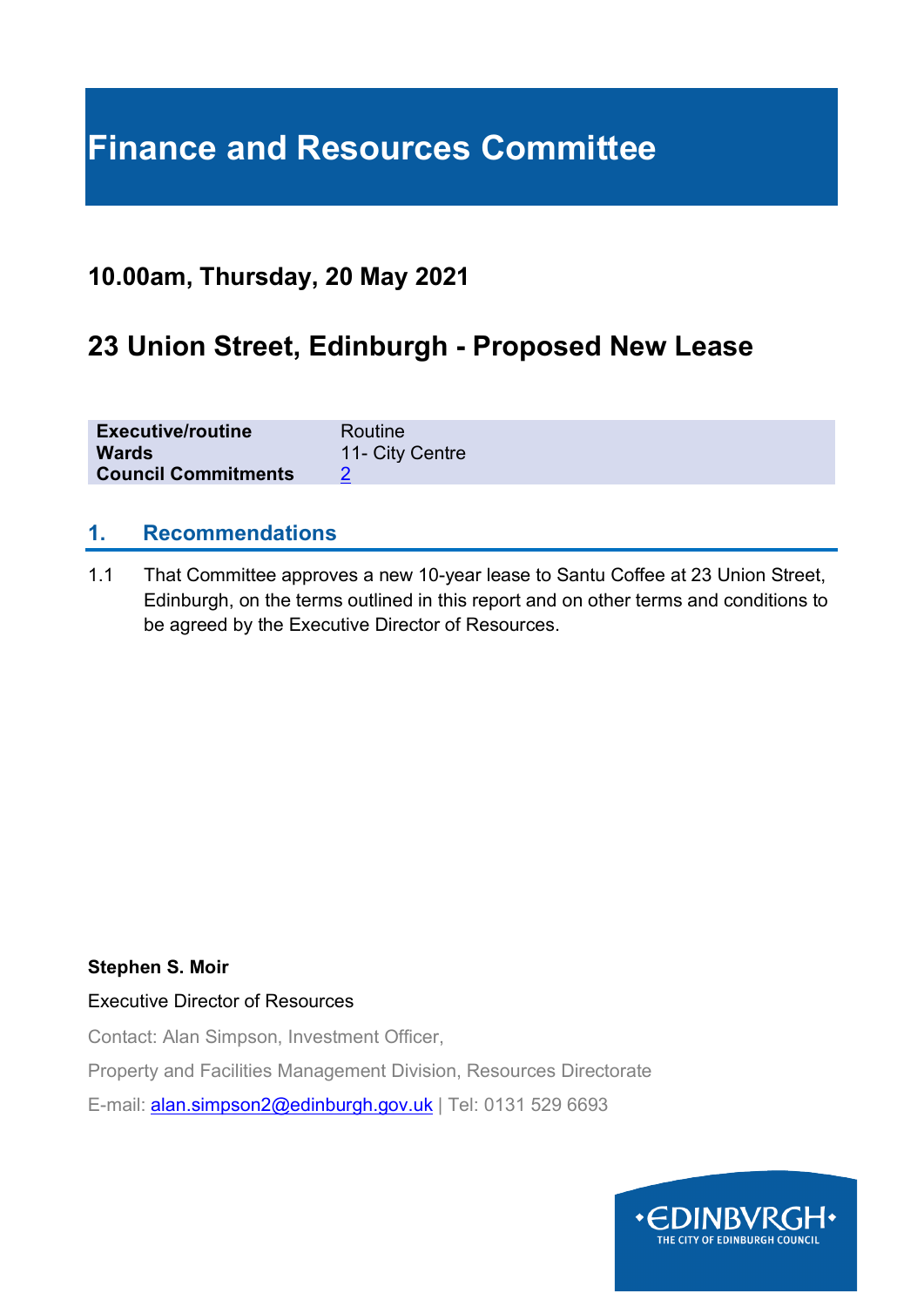**Report**

# **23 Union Street Edinburgh - Proposed New Lease**

#### **2. Executive Summary**

2.1 Following a closing date in December 2020, the bid from Santu Coffee has been selected as the preferred bidder for the property at 23 Union Street. This report seeks approval to grant a new lease to Santu Coffee, on the terms and conditions outlined in the report.

#### **3. Background**

- 3.1 The premises at 23 Union Street extends over ground first and basement, with a gross floor area of 818 sqm (8,805 sq ft) as shown outlined in red on the plan attached as Appendix 1.
- 3.2 The property had previously been occupied by Edinburgh Printmakers from 1984 and was vacated in summer 2019 when they relocated to their new premises at Fountainbridge. The previous rent achieved for the property was £9,204 per annum by the expiry of the lease.
- 3.3 The property was initially marketed in early 2020 however this was put on hold due to Covid restrictions. When restrictions were eased the marketing continued with a closing date set in December 2020.
- 3.4 At the closing date, two offers were received. The offers have been evaluated with the preferred bidder, Santu Coffee Limited, selected. This was initially agreed on a 5-year missive, however following further discussions, the tenant has requested a longer 10-year lease.

#### **4. Main report**

- 4.1 The following main terms have been provisionally agreed:
	- Subjects: 23 Union Street, Edinburgh;
	- Lease: 10-years from June 2021;
	- Rent: £33,000 per annum;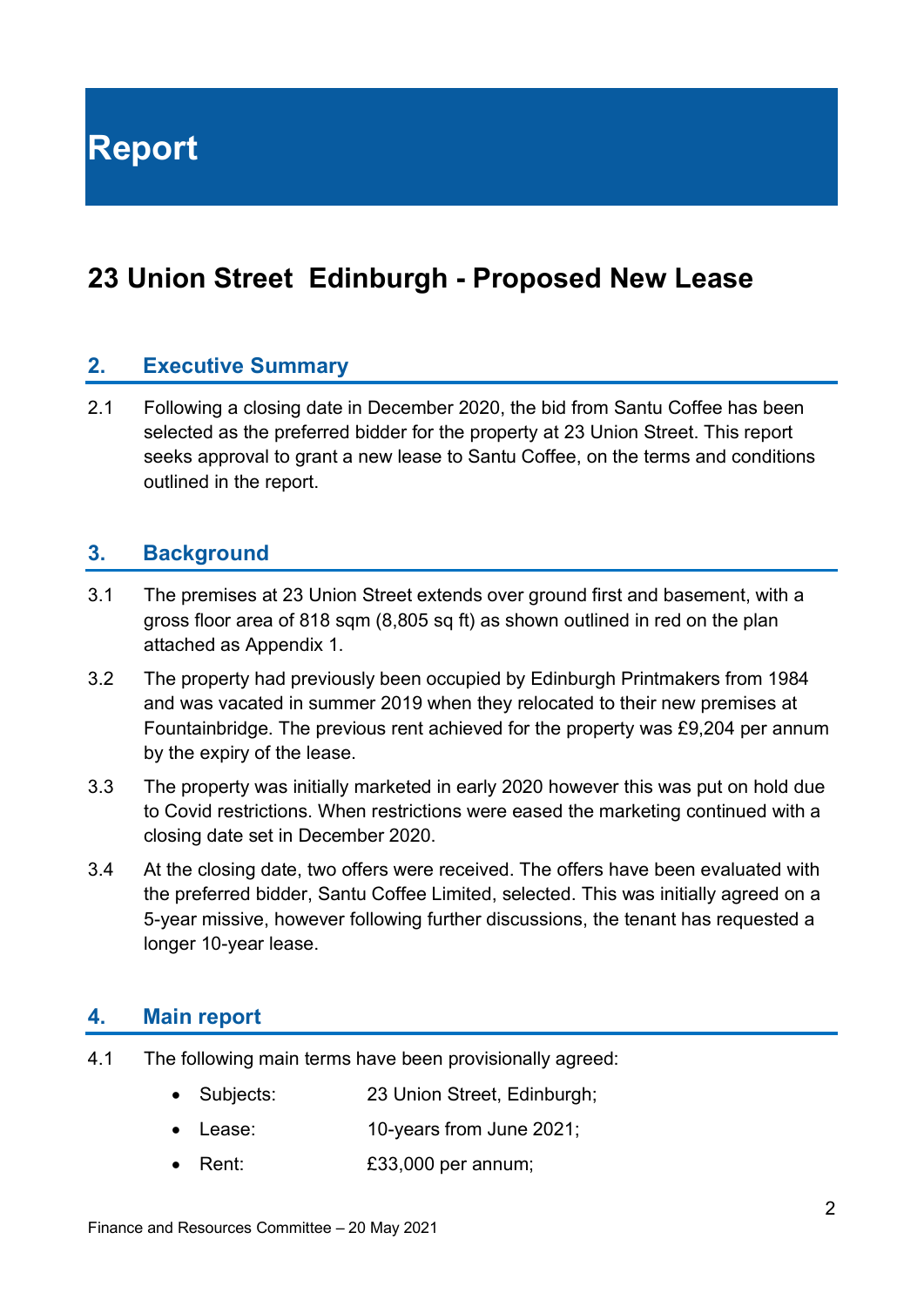- Rent Free: A 9 month rent free period will be granted in year 1, with 6 months in year 2 (i.e.15 month rent free period);
- Use: Coffee roasting and ancillary services;
- Rent Review: The rent will be reviewed on the  $5<sup>th</sup>$  anniversary on an upwards only basis;
- Repairs: Tenant full repairing liability
- Costs: The tenant shall be responsible for all Council's legal costs;
- Other Terms: As contained in the Councils standard full repairing and insuring lease.
- 4.2 In return for rent free period, the tenant has committed to undertake substantial repairs to the roof and other investment in the property such as a complete rewiring.

# **5. Next Steps**

5.1 Following approval, solicitors will be instructed to conclude the legal documentation.

# **6. Financial impact**

6.1 A rental income of £33,000 generated to the General Fund which is an increase of £23,976 on the previous rent of £9,204 per annum. Allowing for the rent free period, a total of £24,750 will be received over the first two years of the lease.

### **7. Stakeholder/Community Impact**

7.1 Elected members have been made aware of the recommendations of the report.

### **8. Background reading/external references**

8.1 Not applicable.

#### **9. Appendices**

9.1 Appendix 1 - Location Plan.